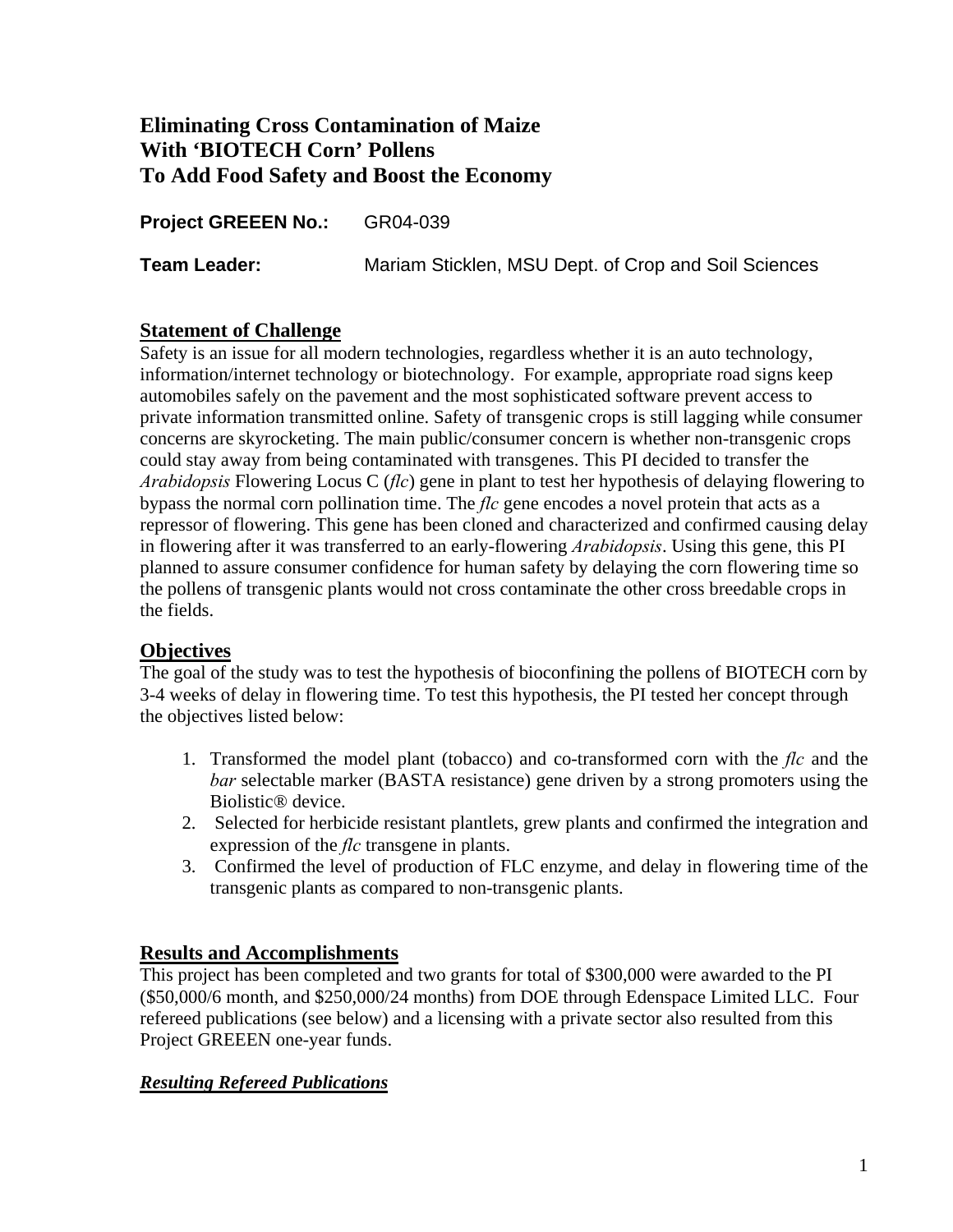- 1. Salehi H., Ransom C., Oraby H., and Sticklen MB. Delay in flowering and increase in biomass of plants expressing the Arabidopsis floral repressor gene FLC (FLOWERING LOCUS C). J. Plant Physiology. 2005. In press.
- 2. Salehi H., Seddighi, Z., C. Ransom, H. Oraby, R. Ahmad and M. Sticklen (2005). Convergence of goals: Expression of flowering locus C in an *Acidothermus cellulolyticus* endo-1,4-*β*-D-glucanase (E1) transgenic tobacco (*Nicotiana tobacum* L.) and its effect on delay in flowering, increase in biomass and phytoremediation. Applied Biochemistry and Biotechnology Submitted.
- 3. Sticklen M. B. and H. Oraby (2005). Shoot apical meristem: A sustainable explant for genetic engineering of cereal crops. In Vitro Cellular & Developmental-PLANT. In press.
- 4. Kirk T., Carlson J., Ellstrand N., Kapuscinski, Lumpkin T., Magnus D., Nester E., Peloquin J, Snow A., Sticklen M., and Turner P. (2004). Biological Confinement of Genetically Engineered Organisms. NRC Report. The Natl. Acad. Press. Washington, DC. 255p.

#### *Invited speeches at other institutions and conferences*

| Oct. 2004        | The United States National Academies Workshop on Global Challenges for<br>Guiding and Managing Biological Technologies: "Opportunities to<br>Improve Food Security and Human Nutrition: Coping with Challenges of<br>Human Health in Developing Nations." The U.S. Natl. Academies Bldg.<br>Washington, DC. USA. |
|------------------|------------------------------------------------------------------------------------------------------------------------------------------------------------------------------------------------------------------------------------------------------------------------------------------------------------------|
| Sept. 2004       | The 2 <sup>nd</sup> Ukrainian Workshop on Biofuels and Biobased Industrial Material:<br>Production of Biofuel Ethanol and PHB Biodegradable Plastic from<br>Transgenic Biomass Crops. The Ukrainian Natl. Academies Bldg. Kiev,<br>Ukraine.                                                                      |
| Aug. 2004        | MSU Genetics Program Student Orientation.<br>"Cell and Molecular Genetics Improvement of Cereal Crops."                                                                                                                                                                                                          |
| <b>July 2004</b> | United States Department of Agriculture/Agricultural Research Center,<br>Albany, CA, USA. "Evolution in development of safe GM crops: New<br>molecular tools for biological confinements to protect human health and<br>environmental integrity."                                                                |
| Feb. 2004        | Consortium for Plant Biotechnology Research Annual Conf., Washington,<br>DC. "Production of valuable proteins from transgenic maize."                                                                                                                                                                            |
| March 3, 2005    | Annual meeting of the Consortium for Plant Biotechnology Research<br>(CPBR), Washington DC. "Increasing the crop biomass through delay in<br>flowering via genetic engineering"                                                                                                                                  |
| March 10, 2005   | Oxford University, Oxford, U.K. "Producing the Microbial Hydrolysis<br>Enzymes within the Biomass Crops via Genetic Engineering" Department of<br>Plant Sciences,                                                                                                                                                |
| May 2, 2005:     | Genetics Program Forum, MSU, East Lansing, MI. "Convergence of goals:<br>Genetically engineering of biomass crops for biofuels and for phytoremediation."                                                                                                                                                        |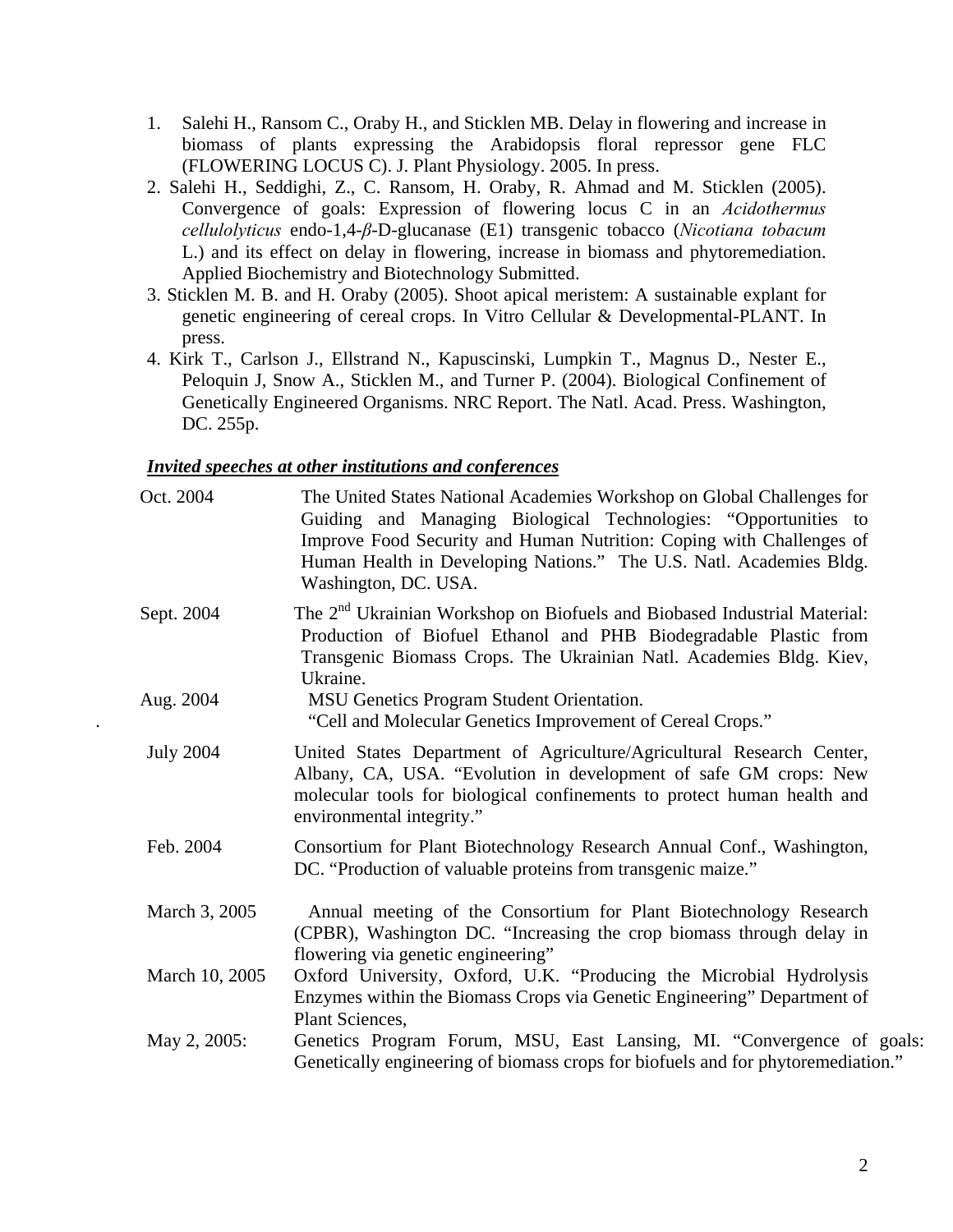May 4, 2005. 27<sup>th</sup> Symposium on Biotechnology for Fuels and Chemicals... Denver, CO. "The Development of Transgenic Biomass Crops for Renewable Energy and Cleaner Environment."

## **Technical Results**

The PI laboratory transformed both tobacco as a plant model system with the *flc* and co-transformed the corn with a combination of flc and bar genes controlled by 35S promoter and Nos terminator. Results on production of FLC-transgenic tobacco showed up to 36 days delay in flowering and a significant increased in crop biomass. When plantlets were small, we used the Polymerase Chain Reaction and confirmed the presence of the *flc* gene in the plant genome. Southern blots were performed to confirm the integration and the copy number of *flc* transgene in these plants. To confirm the level of translation product of the *flc* gene in plants, we performed western blot analysis. We grew the T0 and T1 plants in our greenhouses, collected sets of data on delay in flowering, increase in biomass and in fact uptake of the lead by transgenic plants. Results of these data collections are reported in the above refereed publications.

#### **What has changed because of this proposal**

This project has proven to have potentials to change the public concerns on cross contamination of GM crops with non-GM crops in the fields.

#### **Impacts**

Over 36% of corn crop is BIOTECH (GMO) corn. The PI has proven that one could block the transfer of transgenic pollens to non-transgenic crops simply by 3-4 weeks of delay in flowering of transgenic corn.

## **Summary Statement**

The PI and her team were able to prove that one could indeed transfer a single delay in flowering gene in BIOTECH crops, and delay the flowering of corn by up to 36 days. This delay is the simplest method of bioconfinement in order to block the cross contamination or transfer of transgenic pollen grains to other corn plants in the field.

## **Funding Partnerships**

1. DOE STTR Phase I: \$50,000 (6 month) to PI. June 2004 to Dec 2005.

2. DOE STTR Phase II: \$250,000 (24 month) to PI effective July. 1, 2005 to June 31, 2007.